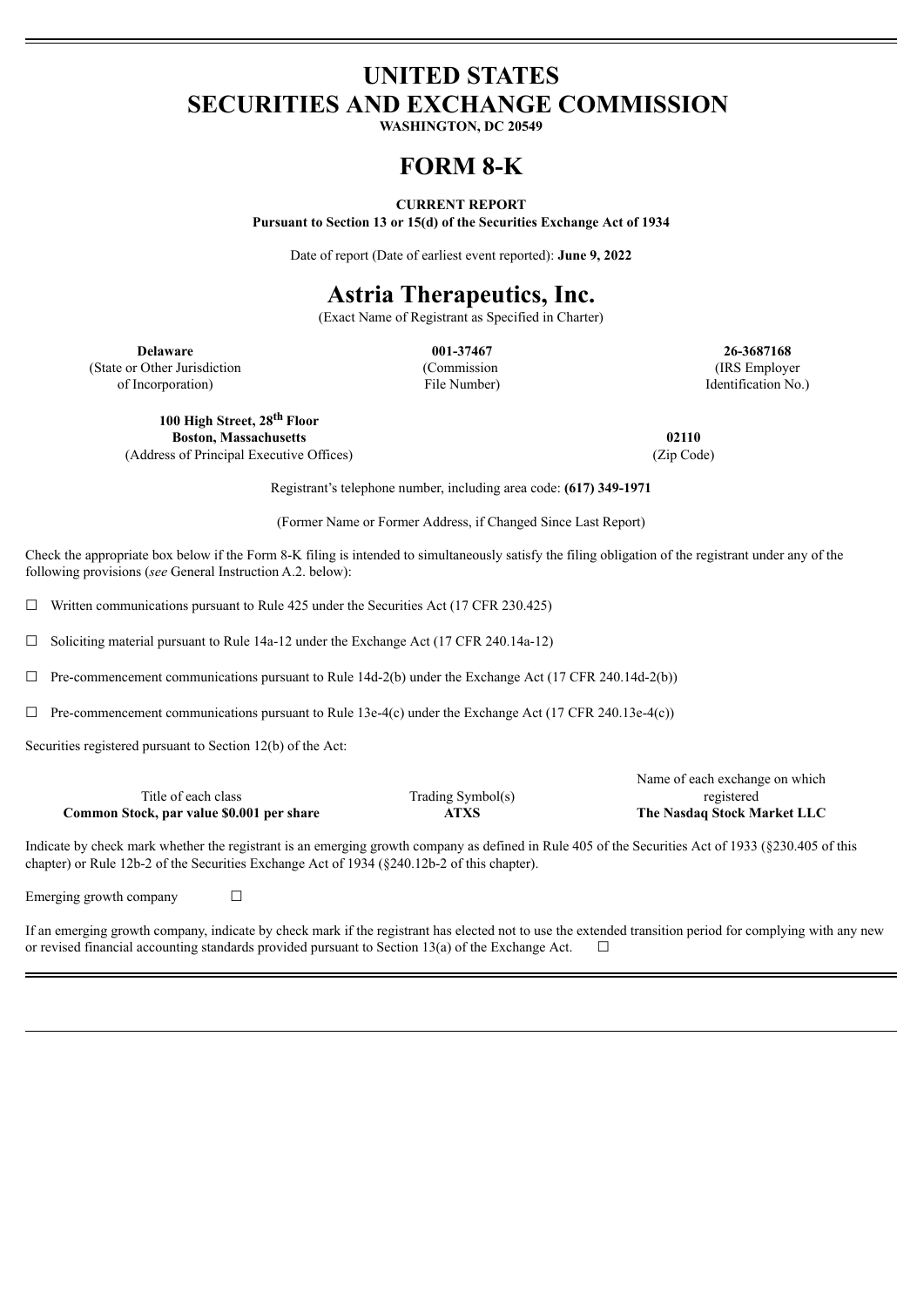#### **Item 5.07. Submission of Matters to a Vote of Security Holders.**

On June 9, 2022, Astria Therapeutics, Inc. (the "Company") held its annual meeting of stockholders (the "Annual Meeting"). The following is a summary of the matters voted on at the Annual Meeting.

a) Proposal 1. The stockholders of the Company elected Jill C. Milne, Fred Callori and Michael Kishbauch as Class I directors to the Company's Board of Directors, each to serve for a three-year term expiring at the annual meeting of stockholders to be held in 2025. The results of the stockholders' vote with respect to the election of Class I directors were as follows:

| Name                 | Votes For | Votes Withheld | <b>Broker Non-Votes</b> | <b>Votes Abstaining</b>         |
|----------------------|-----------|----------------|-------------------------|---------------------------------|
| <b>Jill C. Milne</b> | 8,688,988 | 450.686        | 1.427.038               |                                 |
| <b>Fred Callori</b>  | 8,686,030 | 453.644        | 1.427.038               |                                 |
| Michael Kishbauch    | 8,667,716 | 471.958        | 427,038                 | $\hspace{0.1mm}-\hspace{0.1mm}$ |

b) Proposal 2. The stockholders of the Company ratified the appointment of Ernst & Young LLP as the Company's independent registered public accounting firm for the fiscal year ending December 31, 2022. The results of the stockholders' vote with respect to the ratification of such appointment were as follows:

| Votes For                                              | √otes   | -Broker Non-                                       | votes                |
|--------------------------------------------------------|---------|----------------------------------------------------|----------------------|
|                                                        | Against | -Votes                                             | Abstaining           |
| 1700<br>$\sim$<br>$\Delta$<br>LU. <sub>2</sub><br>.U.) | 17.840  | $\overline{\phantom{a}}$<br><b>Service Service</b> | $\Omega$<br>$1,04$ . |

c) Proposal 3. The stockholders of the Company approved, on an advisory basis, the compensation of the Company's named executive officers. The results of the stockholders' vote with respect to the advisory vote on executive compensation were as follows:

| Votes For | Against                | Broker                          | votes         |
|-----------|------------------------|---------------------------------|---------------|
|           | votes                  | Non-Votes                       | Abstaining    |
| 099       | $\sim$<br><u>JJ.IJ</u> | 020<br>$\sim$<br>7.038<br>$-12$ | 399<br>$\sim$ |